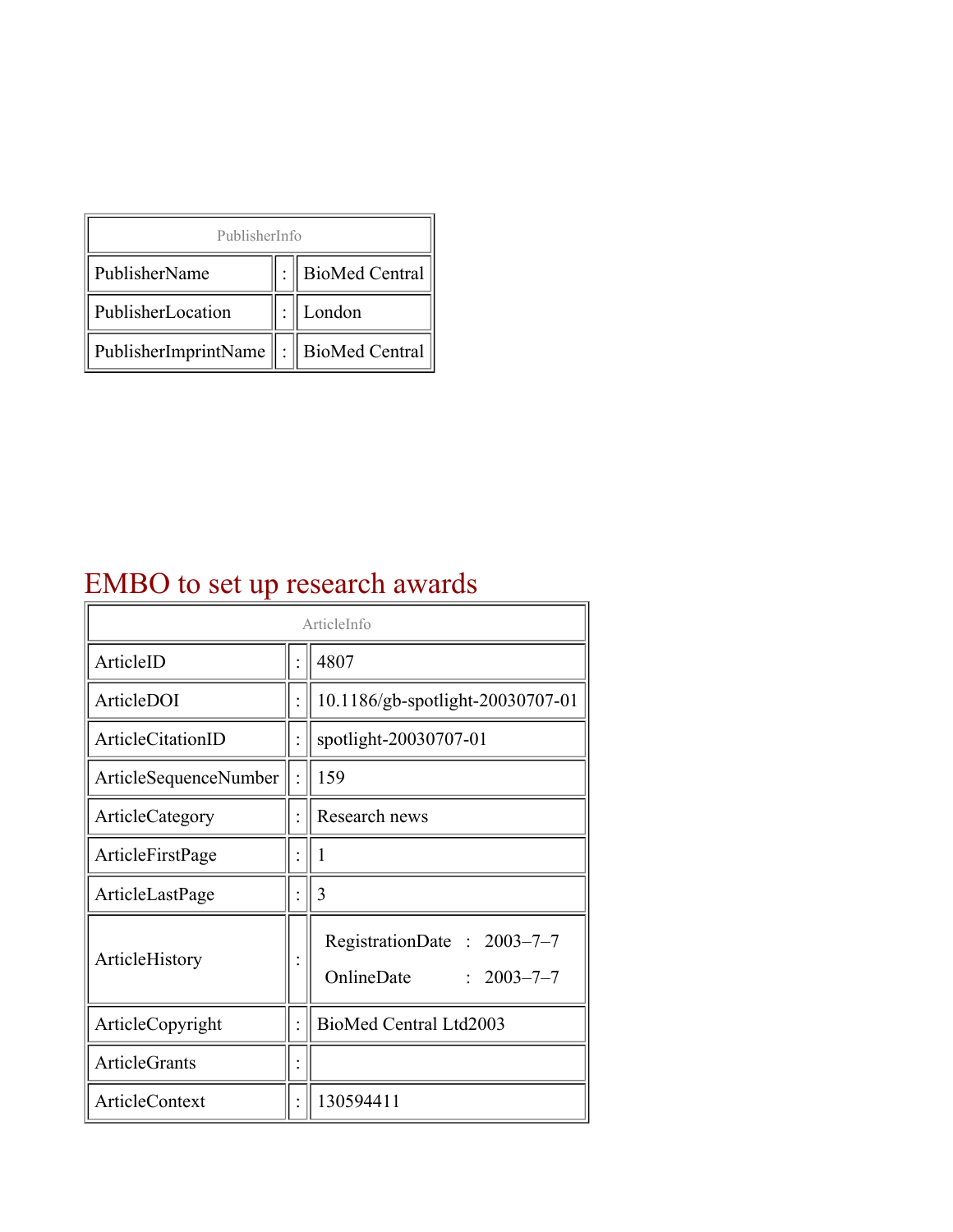| Pat Hagan                              |  |
|----------------------------------------|--|
| <b>Email</b> : pat.hagan@btconnect.com |  |

The [European Molecular Biology Organization](#page-2-0)(EMBO) has announced it plans to set up a program of research awards funded by member states. The idea was sanctioned at a recent meeting of the European Molecular Biology Conference (EMBC), a gathering of the 24 member states of the nearly 40-year-old body.

It marks a change of direction for EMBO, which boasts 1200 scientist members, more than 36 of whom have been awarded the Nobel Prize. So far, the organization has focused its financial resources on providing fellowships for research scientists, organizing courses and workshops and supporting promising young investigators in molecular biology.

Announcing the move in a [press statement](#page-2-1) released last week, EMBC president Professor Julio E. Celis said it would make the organization "even more central" to the promotion of biosciences in Europe. But he also made it clear that the program could act as a prototype for other, more ambitious programs, such as the planned [European Research Council.](#page-2-2)

The proposed council has been a topic for discussion for several years. In February, EMBO and other leading bioscience bodies in Europe - including the [European Life Sciences Forum](#page-2-3) and the [Federation of](#page-2-4) [European Biochemical Societies](#page-2-4) - backed the idea in a bid to stem the [flood of Europe's brightest young](#page-2-5) [minds to the US and elsewhere.](#page-2-5)

The details of how the research project will be funded and administered have yet to be worked out. But according to [Professor Frank Gannon](#page-2-6), EMBO executive director, it marks an "historic step."

"This funding will be investigator initiated and selected, like all EMBO activities, solely on the basis of quality," he said.

It's now anticipated that discussions will start among interested member states and a formal agreement will be drawn up by next year.

According to an EMBO spokeswoman, member states will be asked to opt into a special project in order to finance the scheme.

"The money will ultimately come from member countries but that does not mean every one will have to join," she said. "It could be just half, or it could be all of them," she said, adding that the question of whether members who opt out will still have access to grants is subject to negotiation.

John Tooze, former executive director of EMBO and now based at [Cancer Research UK,](#page-2-7) said he welcomed any initiative that promised to boost research funding for molecular biology.

"Any properly run scheme that allows access to additional funding must be a good thing," Tooze told us. "If you can get extra funds into the system as a European level that must be a benefit. But I would not advocate a system that meant taking away from national research grants."